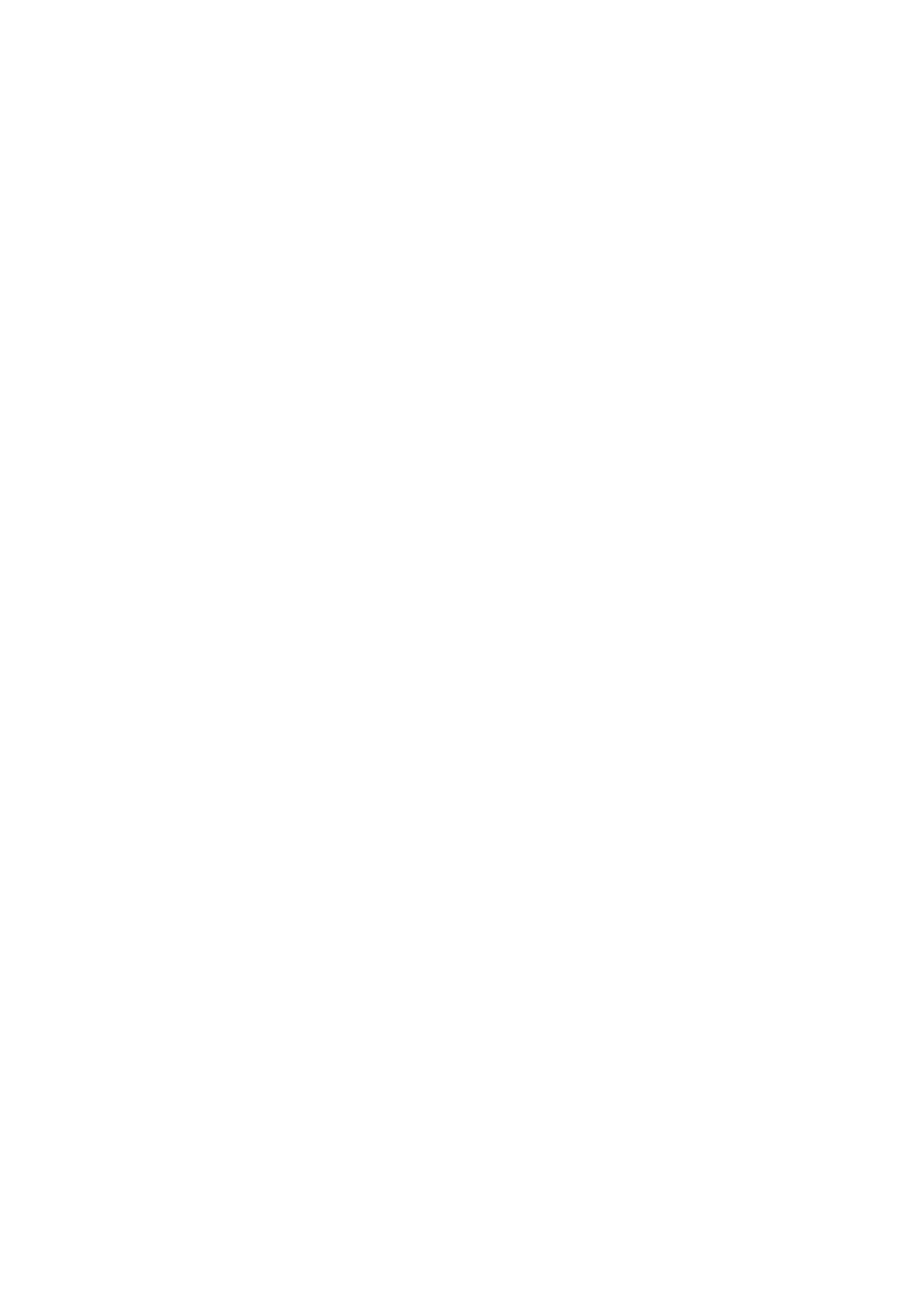# <span id="page-2-0"></span>**1 Introduction**

- 1.1 These Asset Purchase Facility (APF) Operating Procedures govern participation in the APF Corporate Bond Purchase Scheme and Gilt Purchases (the 'APF Purchase Schemes') and explain the operational procedures involved. Separate documentation covers the Term Funding Scheme, and can be found on the Bank's website.<sup>[1](#page-2-1)</sup> The Bank of England Asset Purchase Facility Fund Limited (BEAPFF) is a wholly-owned subsidiary of the Bank and is the legal counterpart to market transactions. The Bank acts as agent for BEAPFF.
- 1.2 All capitalised terms have the meaning defined in the Glossary in clause 2 of the APF Terms and Conditions.
- 1.3 These APF Operating Procedures should be read together with the other parts of the legal APF Documentation – comprising the Terms and Conditions for Counterparties in the Bank of England's Asset Purchase Facility, the Admission Letter, the Application Form, any Market Notice and any other documentation or procedures issued by the Bank in connection with the APF, each as supplemented and amended from time to time.
- 1.4 In the event of a conflict between these APF Operating Procedures and the APF Terms and Conditions, the APF Terms and Conditions shall prevail. In the event of any conflict between any Market Notice and these APF Operating Procedures or the APF Terms and Conditions, the Market Notice shall prevail.
- 1.5 The Bank may amend these APF Operating Procedures generally or in particular circumstances from time to time, with any such amendment taking effect at a time specified by the Bank. A link to copies of the Documentation as amended will be posted on the Bank's website<sup>[2](#page-2-2)</sup> and significant amendments will be circulated to Counterparties in the APF.
- 1.6 The Bank will endeavour to give reasonable notice of any amendment, but reserves the right to introduce any amendment with immediate effect. The Bank may also vary the operational timetable<sup>[3](#page-2-3)</sup> or vary or omit any of the procedures described on any particular day.
- 1.7 All transactions or planned transactions by individual Counterparties as part of the APF are confidential (see clause 15 of the APF Terms and Conditions).
- 1.8 All references to times are to London time, unless stated otherwise.
- 1.9 The Bank may vary or omit any of the procedures on any particular day.
- 1.10 References in these APF Operating Procedures to Euroclear should be taken to refer to the Euroclear settlement system operated by Euroclear Bank SA/NV. References to Clearstream should be taken to refer to the Clearstream settlement system operated by Clearstream Banking, S.A. References to CREST should be taken to refer to the CREST settlement system operated by Euroclear UK & Ireland Limited.

<span id="page-2-1"></span><sup>1</sup> [www.bankofengland.co.uk/markets/Pages/apf/termfunding/documentation.aspx](http://www.bankofengland.co.uk/markets/Pages/apf/termfunding/documentation.aspx)

<span id="page-2-2"></span><sup>2</sup> [www.bankofengland.co.uk/markets/Pages/apf/documentation.aspx](http://www.bankofengland.co.uk/markets/Pages/apf/documentation.aspx)

<span id="page-2-3"></span> $3$  The calendar of operations is available on the Bank's website at

[www.bankofengland.co.uk/markets/Pages/money/schedule.aspx](http://www.bankofengland.co.uk/markets/Pages/money/schedule.aspx)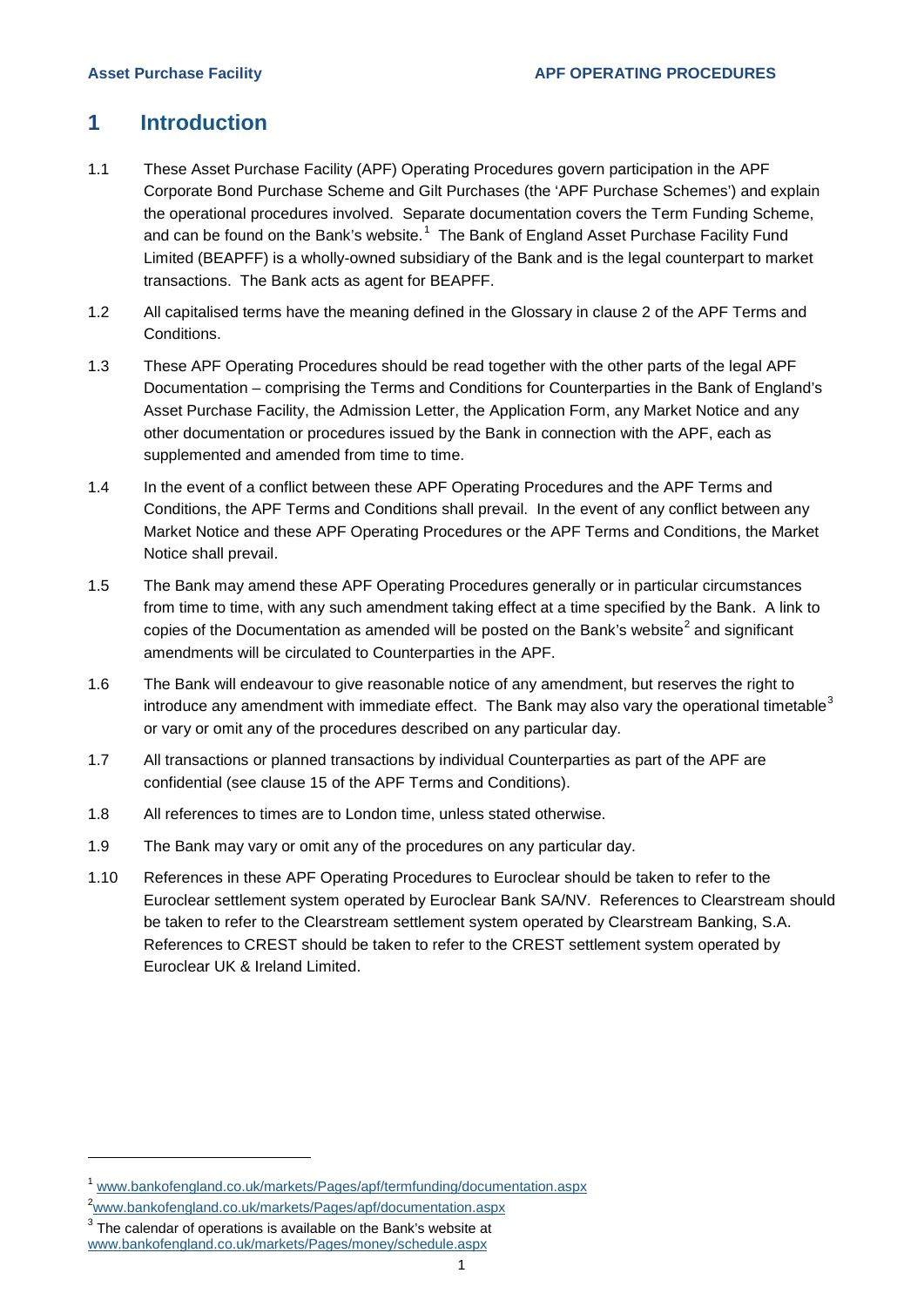# <span id="page-3-0"></span>**2 Counterparties**

2.1 Counterparties in the APF Purchase Schemes must conform to the following eligibility criteria, set out in Table 1 below:

|  | Table 1 Eligibility criteria for APF Purchase Schemes |  |  |  |  |
|--|-------------------------------------------------------|--|--|--|--|
|--|-------------------------------------------------------|--|--|--|--|

| <b>Criterion</b>                                                                    | Condition                                                                           | <b>Corporate Bond</b><br><b>Purchase</b><br><b>Scheme</b> | Gilt Purchases -<br>competitive<br>auctions | Gilt Purchases -<br>non-competitive<br>auctions |
|-------------------------------------------------------------------------------------|-------------------------------------------------------------------------------------|-----------------------------------------------------------|---------------------------------------------|-------------------------------------------------|
| Market maker in corporate bonds                                                     |                                                                                     | $\checkmark$                                              |                                             |                                                 |
| Participant in the SMF for Open<br>Market Operations <sup>4</sup>                   |                                                                                     | ✓                                                         |                                             |                                                 |
| Authorised for the purposes of the<br><b>Financial Services and Markets</b><br>Act  |                                                                                     |                                                           |                                             | ✓                                               |
| Gilt-Edged Market Maker <sup>5</sup>                                                |                                                                                     |                                                           | ✓                                           | ✓                                               |
| Participant in the SMF for gilt-<br>purchase Open Market<br>Operations <sup>5</sup> | Only one<br>counterparty per<br>group may participate<br>in competitive<br>auctions |                                                           |                                             | X                                               |
|                                                                                     | $\checkmark$ = criterion must be met                                                | $X =$ criterion must not be met                           |                                             |                                                 |

- 2.2 Counterparties must have access to the Bank's electronic tendering system, Btender, to participate in the APF Purchase Schemes, unless they are only eligible to submit non-competitive offers in the Gilt Purchases scheme.
- 2.3 If any counterparty abuses, or seeks to abuse, the auctions or the APF Purchase Schemes more generally, the Bank retains the discretion immediately to exclude the Counterparty from the APF Purchase Schemes and take up the issue with the Senior Management of the organisation.
- 2.4 Firms which meet the above eligibility criteria who wish to participate in the APF Purchase Schemes should complete the relevant application form and ancillary documentation, available on the Bank's website.<sup>[6](#page-3-3)</sup> The Bank reserves the right to reject applications or to exclude Counterparties after admission to the APF Purchase Schemes without explanation.

#### **Corporate Bond Purchase Scheme**

2.5 As a condition of participation in the APF Purchase Schemes, Counterparties will be asked to send to the Bank quotes on eligible securities that are sent in the normal course of their business ('dealer runs') as well as indications of bonds which they would like to sell or take a position in ('dealer axes'). Dealer runs should be sent via Bloomberg. Dealer axes should be submitted by close of business on a daily basis, but at least on the first working day of the week, using the template available on the Bank's website.<sup>[7](#page-3-4)</sup> See Appendix A for details of the addresses to which these should be submitted.

-

[www.bankofengland.co.uk/markets/Pages/apf/applications.aspx.](http://www.bankofengland.co.uk/markets/Pages/apf/applications.aspx)

<span id="page-3-1"></span><sup>4</sup> See [www.bankofengland.co.uk/markets/Pages/money/documentation.aspx](http://www.bankofengland.co.uk/markets/Pages/money/documentation.aspx) for Documentation in relation to the Bank of England's Sterling Monetary Framework.

<span id="page-3-2"></span> $5$  As listed in the website of the UK Debt Management Office.

<span id="page-3-3"></span> $6$  Details on how to apply for each APF Purchase Scheme are available at

<span id="page-3-4"></span><sup>7</sup> [www.bankofengland.co.uk/markets/Pages/apf/corporatebondpurchases/default.aspx.](http://www.bankofengland.co.uk/markets/Pages/apf/corporatebondpurchases/default.aspx)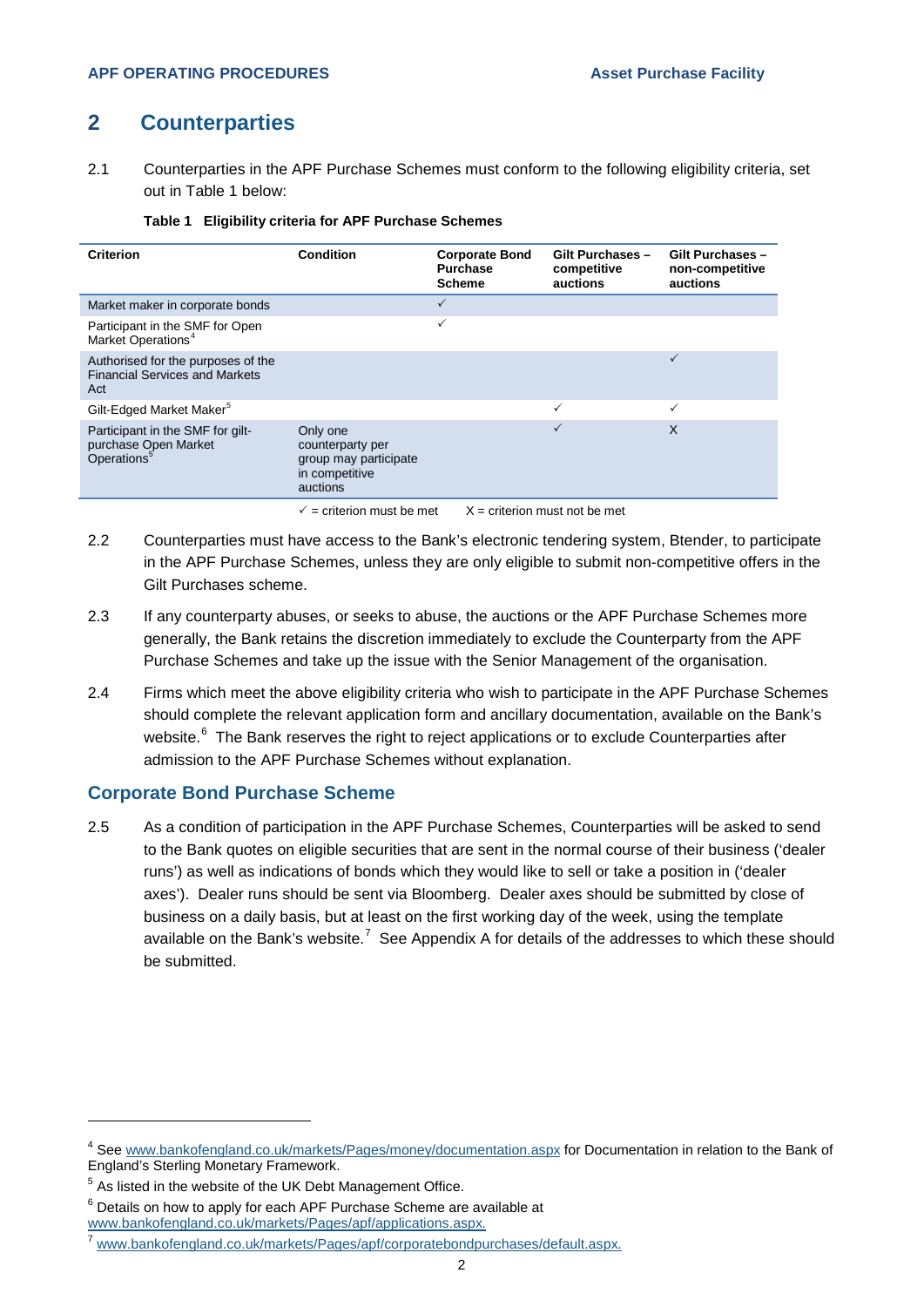-

# <span id="page-4-0"></span>**3 Conducting APF operations via Btender**

- 3.1 The timetable for the Bank's APF operations is published on the Bank's website. $8$
- 3.2 The Bank conducts APF operations via its electronic trading system, Btender. $9$
- 3.3 It is the responsibility of Counterparties using Btender to ensure that access rights to Btender are assigned appropriately within their organisations. The Bank does not accept any Loss resulting from the use of, or inability to use, Btender.
- 3.4 The start and end times for each APF operation are set out in the Btender system shortly ahead of the operation and are available, for information, in the Bank's wire services announcements. Offers may be submitted once the operation begins in Btender. Offers must be received by the Bank prior to the close time for the operation.
- 3.5 The time stamp applied to any offer in accordance with these APF Operating Procedures is final and binding. Counterparties should note that it may take some seconds for offers to be received at the Bank's server after being input. A countdown timer is provided in the Btender system to assist users. Users should be aware that this operates off the local time as set on their relevant electronic device and therefore should ensure the time on their electronic device is accurate.
- 3.6 Counterparties may cancel or amend offers using the Btender system at any point up to the close of the operation. Offers which are submitted as at the close of the operation are irrevocable. By submitting an offer a Counterparty is committed, if its offer is accepted, to entering into APF transactions up to the amount specified in the offer, the details of those transactions being determined in accordance with the procedures described below.
- 3.7 Counterparties may neither offer through, nor discuss their offers with, any third parties.
- 3.8 Counterparties should access their individual allocations via the results screen in the Btender system to confirm whether the full value of their offer has been accepted or, if not, what amount of their offer has been accepted.
- 3.9 In the event of a dispute, reference may be made to the Btender system archive or recordings of telephone conversations.
- 3.10 Notwithstanding any provision in these APF Operating Procedures, the Bank reserves the right to accept individual offers in full, in part and in any amounts determined by the Bank at its sole discretion, and to reject individual offers, for any reason, including, but not limited to, in the light of other offers received.
- 3.11 For security and contingency purposes, the Bank recommends that APF Counterparties install and maintain a designated direct line into the Bank's sterling dealing desk from their APF trading desks. If it does not, the Counterparty would need to provide assurance that it accepts the risk that its participation in APF operations may be restricted in the event that access to Btender is not available, and must provide a landline telephone number, pre-authorised on behalf of the Counterparty by one or more authorised signatories, which the Bank will use to authenticate telephone offers. The caveats associated with telephone offers more generally are further explained in section 7.

<span id="page-4-1"></span><sup>&</sup>lt;sup>8</sup> The APF operational timetable is available a[t www.bankofengland.co.uk/markets/money/schedule.htm.](http://www.bankofengland.co.uk/markets/money/schedule.htm)

<span id="page-4-2"></span><sup>&</sup>lt;sup>9</sup> The Btender User Guide is available at [www.bankofengland.co.uk/markets/Pages/apf/documentation.aspx.](http://www.bankofengland.co.uk/markets/Pages/apf/documentation.aspx)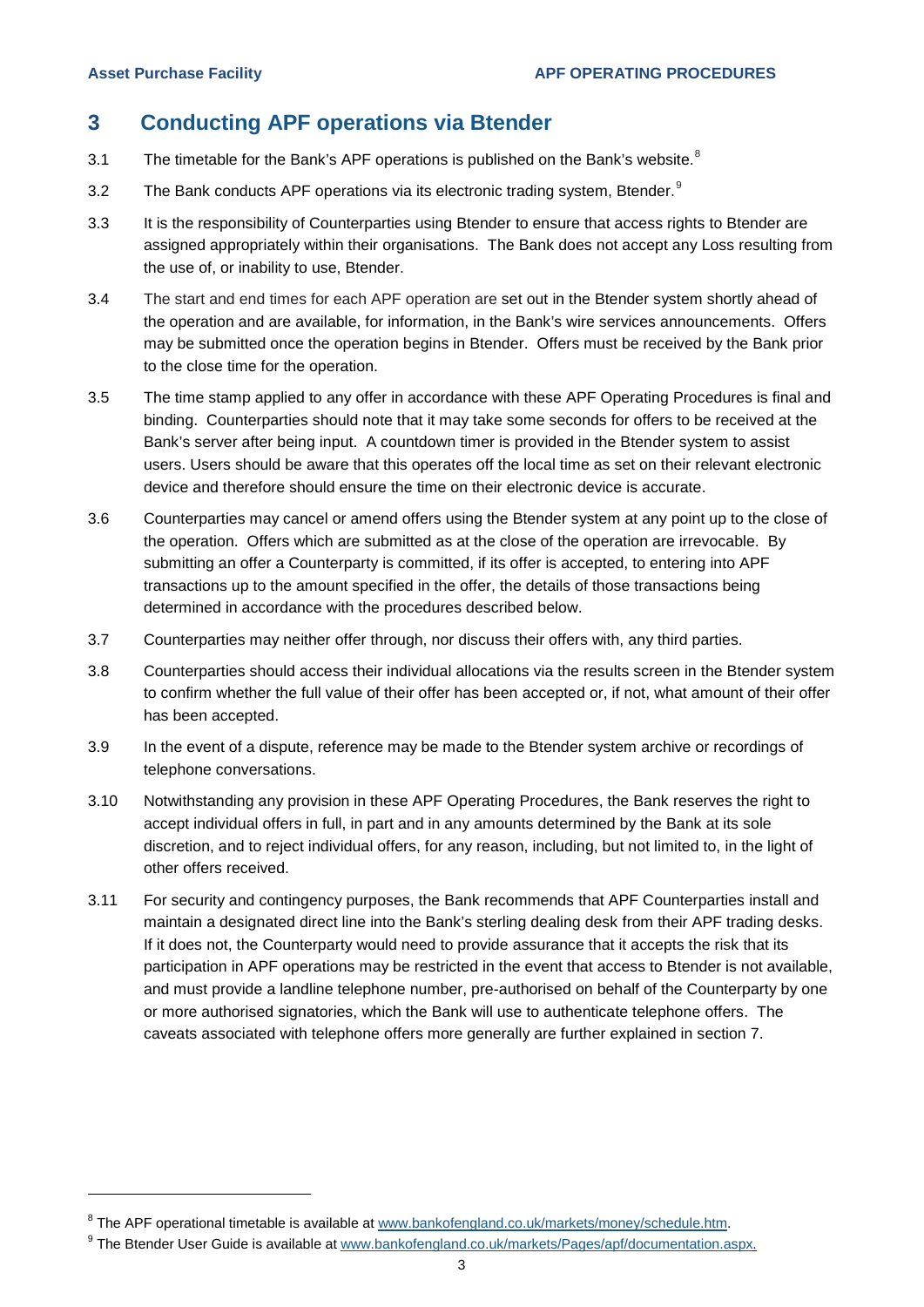# <span id="page-5-0"></span>**4 Corporate Bond Purchase Scheme**

4.1 Purchases of corporate bonds are undertaken by the Bank, acting on behalf of BEAPFF, to impart monetary stimulus.

| Table 2 Parameters applicable for the Corporate Bond Purchase Scheme |  |
|----------------------------------------------------------------------|--|
|----------------------------------------------------------------------|--|

| <b>Parameter</b>                                | <b>Description</b>                                                                                                                                                                                                                                                                                                                                                        |
|-------------------------------------------------|---------------------------------------------------------------------------------------------------------------------------------------------------------------------------------------------------------------------------------------------------------------------------------------------------------------------------------------------------------------------------|
| <b>Timing</b>                                   | Three purchase operations per week, on Tuesdays, Wednesdays and Fridays<br>between 11:00 and 11:45.                                                                                                                                                                                                                                                                       |
| <b>Size</b>                                     | In each purchase operation the Bank will stand ready to purchase up to £10 million<br>nominal of each bond.                                                                                                                                                                                                                                                               |
| <b>Announcement</b>                             | List of eligible securities in each operation published on wire services pages <sup>10</sup> and on<br>the Bank's website <sup>11</sup> together with the reference gilt for each security, at:-<br>16:00 on Friday, for operations to take place the following week<br>٠<br>09:00 on the day of the auction, when the operation will be available to view<br>in Btender. |
| <b>Operation type</b>                           | Variable price                                                                                                                                                                                                                                                                                                                                                            |
| <b>Allotment method</b>                         | Uniform price basis                                                                                                                                                                                                                                                                                                                                                       |
| Reference gilt yields                           | Will be set for each bond as the mid-market yields published on the UK Debt<br>Management Office's wire service pages at 12:30.                                                                                                                                                                                                                                           |
| <b>Duration of operation</b>                    | 45 minutes                                                                                                                                                                                                                                                                                                                                                                |
| <b>Minimum offer</b>                            | £1 million nominal for each individual security                                                                                                                                                                                                                                                                                                                           |
| <b>Minimum offer</b><br>increment               | £0.1 million nominal                                                                                                                                                                                                                                                                                                                                                      |
| <b>Minimum allocation</b>                       | £0.1 million nominal                                                                                                                                                                                                                                                                                                                                                      |
| <b>Minimum allocation</b><br>increment          | £0.1 million nominal                                                                                                                                                                                                                                                                                                                                                      |
| <b>Maximum total offers</b><br>per Counterparty | Three offers per eligible security per auction                                                                                                                                                                                                                                                                                                                            |
| <b>Settlement</b>                               | T+2 days                                                                                                                                                                                                                                                                                                                                                                  |

#### **Size of operation and limits**

- 4.2 The Bank will normally include each eligible security in an auction at least once a week.
- 4.3 The Bank will look to purchase, via the Corporate Bond Purchase Scheme (CBPS) operations, a balanced portfolio of up to the target set by the Monetary Policy Committee (MPC). The purchase pace is intended over time to be consistent with this target, but may fluctuate above or below it depending on factors such as seasonality, market conditions and the pattern of offers received in operations.
- 4.4 Successful offers above the Bank's minimum spread will be allocated based on their attractiveness across bonds within each auction until the quantity that the Bank is willing to purchase has been reached.
- 4.5 In order to ensure purchases are representative of issuance, if there are sectors which are overrepresented in the APF's holdings relative to that sector's share in the list of eligible bonds, the Bank will adjust the minimum spread it sets in order to slow purchases in that sector.

<span id="page-5-1"></span><sup>10</sup> Reuters BOE/Markets 1; Bloomberg BOEO 1.

<span id="page-5-2"></span><sup>11</sup> [www.bankofengland.co.uk/markets/Pages/apf/announcements.aspx.](http://www.bankofengland.co.uk/markets/Pages/apf/announcements.aspx)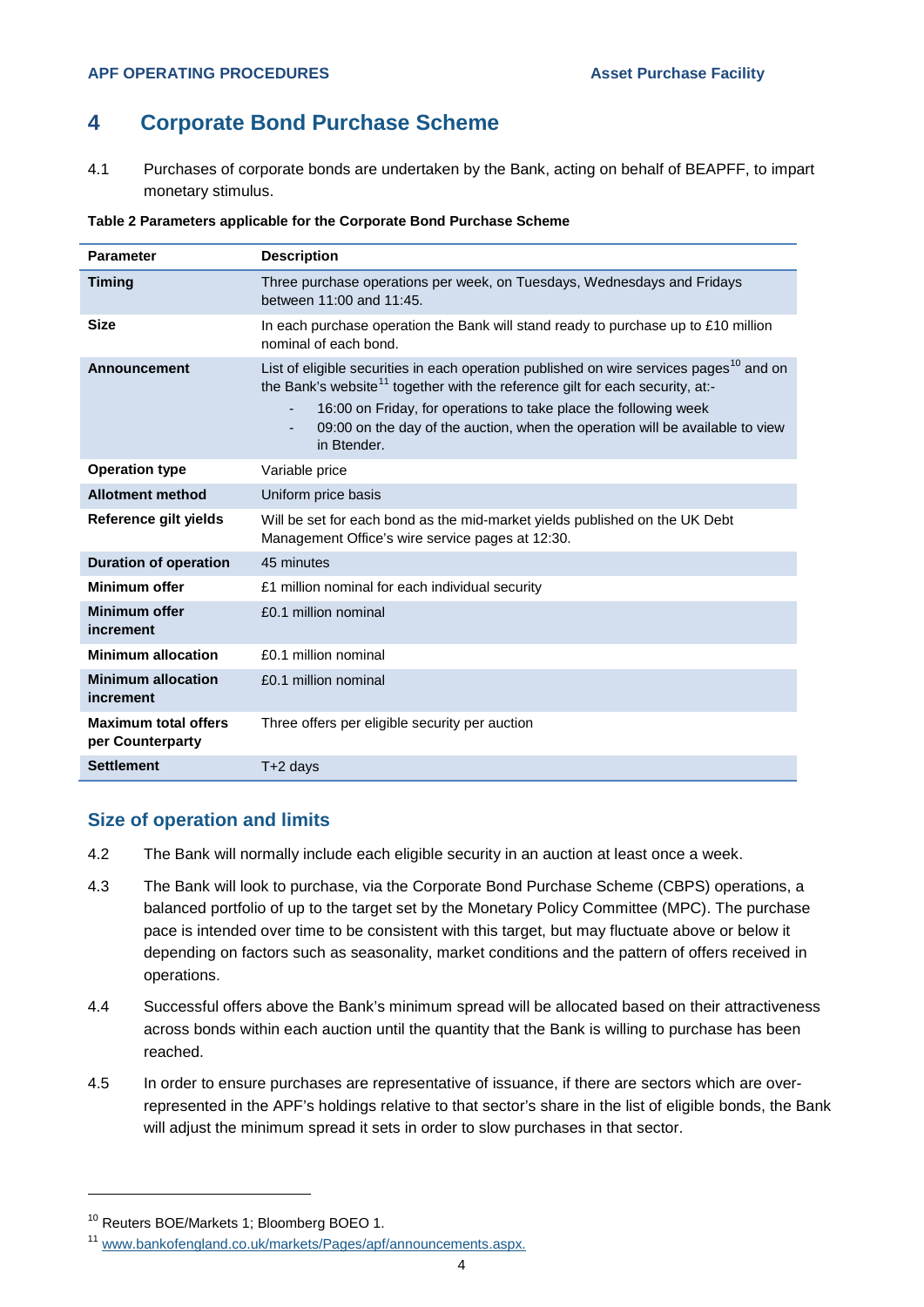### **Transaction process**

- 4.6 The Bank will participate in the secondary market by holding reverse auctions. The Bank reserves the right to modify the structure of its purchase operations or to carry out secondary market purchases via other methods, such as bilateral purchases, should it be deemed necessary.
- 4.7 The Bank will reserve the right to reject any offers, for any reason, including in the light of other offers received. The MPC will keep under review the case for participating in the primary market.
- 4.8 Auctions will be undertaken on a uniform spread basis so that all successful transactions for any individual bond will be allotted at the same spread. In a uniform format every successful offers is allocated at the highest accepted price for that bond. Offers at the clearing spread may be pro-rated.
- 4.9 In each purchase operation, the Bank will, for each security, privately set a minimum spread to the yield on a specified reference gilt. It will not purchase securities at offers below this spread. Successful offers above the Bank's minimum spread will be ranked and allocated based on their attractiveness across bonds within each auction until the quantity that the Bank is willing to purchase has been reached.
- 4.10 The Bank will keep under review the level of the spreads and the size of transactions in the light of the pattern of participation in the CBPS, market conditions, and the delivery of the objectives of the CBPS. It will also keep under review the auction mechanism.

## **Submission of transactions**

- 4.11 Offers must be expressed as a basis point spread to the specified reference gilt, in increments of whole basis points. All yields will be quoted on a semi-annual basis.
- 4.12 The Bank may, at its discretion, take offers submitted by phone (via a designated direct line or preauthorised landline number) to the Bank's sterling dealing desk<sup>12</sup>, or via secure email to the email address provided to Counterparties by the Bank. In this event, Counterparties:
	- i) must provide the specified ticker of the security and the nominal amount offered, at what spread;
	- ii) should make no more than three offers for an individual security in a single operation and no more than fifteen offers in total in a single operation; and
	- iii) submitting multiple offers across the operation, should also provide the weighted average spread of those offers to 3 decimal places.
- 4.13 The Bank will reveal to participants in Btender their allocation of offers as soon as possible following 12.30.

## **Published information**

-

4.14 Each Thursday at 15:00 the Bank will also publish on the Bank's wire services pages<sup>[13](#page-6-1)</sup> and on the Bank's website<sup>[14](#page-6-2)</sup> the aggregate total amount of corporate bonds purchased from the previous week, reported on a settlement date basis, and the sum of corporate bonds purchased, less redemptions and non-operation based transactions since operations began in September 2016, reported on a settled basis. Purchases are reported in terms of the amount paid to the sellers.

<span id="page-6-0"></span><sup>&</sup>lt;sup>12</sup> Contact details for the Bank are available at Appendix A.

<span id="page-6-1"></span><sup>&</sup>lt;sup>13</sup> Reuters BOE/Markets1; Bloomberg BOEO 1

<span id="page-6-2"></span><sup>14</sup> [www.bankofengland.co.uk/markets/Pages/apf/results.aspx](http://www.bankofengland.co.uk/markets/Pages/apf/results.aspx)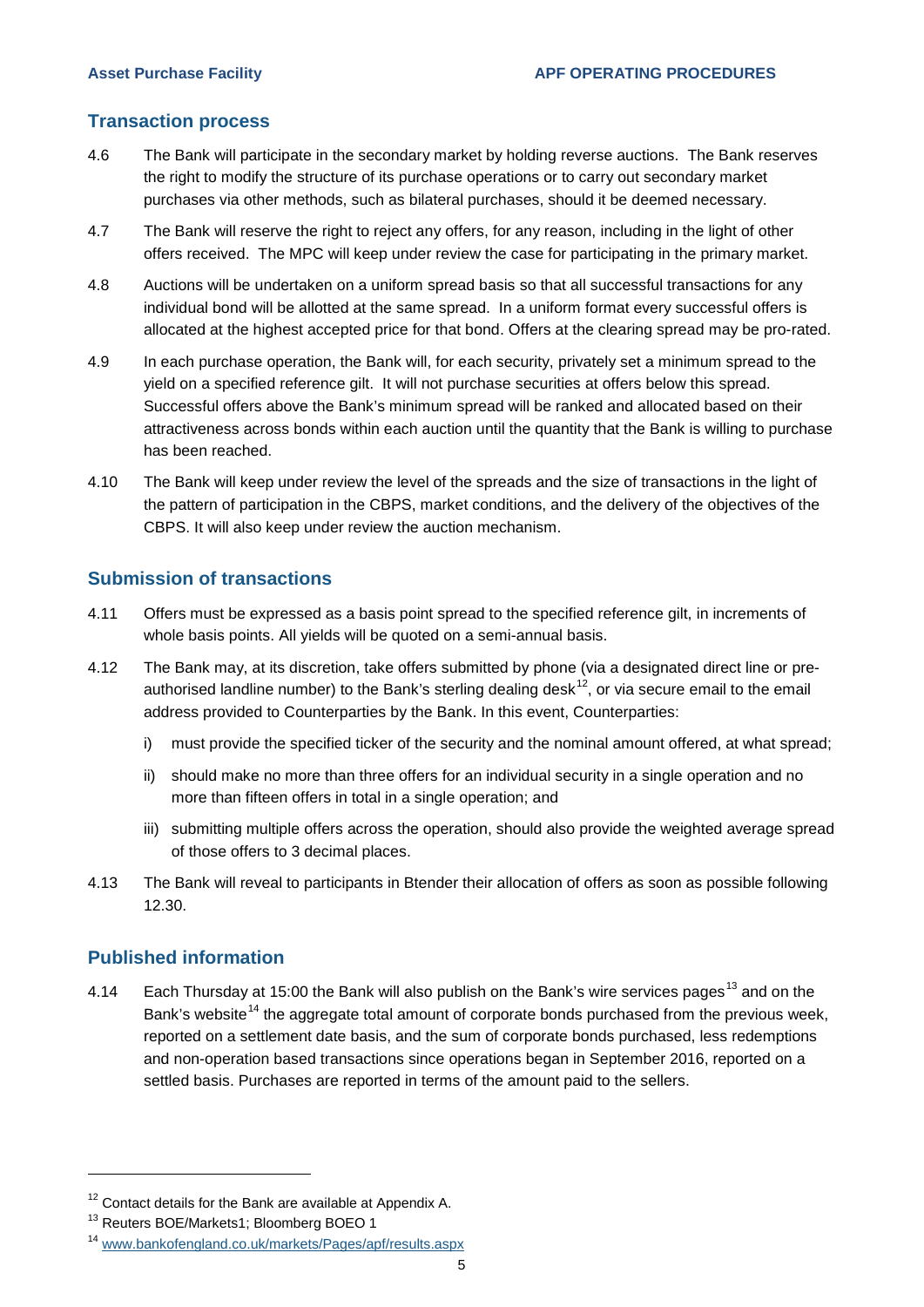#### **Eligible issuers**

- 4.15 The Bank will purchase bonds issued by companies (including their finance subsidiaries) that make a material contribution to economic activity in the UK, subject to the restrictions set out below.<sup>[15](#page-7-0)</sup> The Bank will consider a number of factors in making its eligibility decisions. Companies with significant employment in the UK or with their headquarters in the UK will normally be regarded as meeting this requirement, but the Bank will also consider whether the company generates significant revenues in the UK, serves a large number of customers in the UK or has a number of operating sites in the UK.
- 4.16 Corporate bonds issued by banks, building societies, insurance companies and other financial sector entities regulated by the Bank of England or the Financial Conduct Authority will not be eligible. Bonds will also not be eligible if issued by leveraged investment vehicles or from companies within groups which are predominantly active in businesses subject to financial sector regulation.

#### **Eligible securities**

- 4.17 The Bank will offer to purchase sterling corporate bonds of eligible issuers, with the following characteristics:
	- i) Conventional senior unsecured or secured, unsubordinated debt;
	- ii) Bonds rated investment grade by at least one major rating agency and subject to the Bank's assessment process.
	- iii) Cleared and settled through Euroclear and/or Clearstream;
	- iv) Minimum amount in issue of £100 million;
	- v) Minimum residual maturity of twelve months; no perpetual debt
	- vi) At least one month since the security was issued; and
	- vii) Securities will need to be admitted to official listing and trading on an EU stock exchange.
- 4.18 Bonds with complex or non-standard structures will not be eligible. Convertible or exchangeable bonds will not be eligible.
- 4.19 Corporate bonds that contain a "Spens clause"<sup>[16](#page-7-1)</sup> will normally be eligible. Other corporate bonds that contain callable features will not normally be eligible.
- 4.20 Securities issued by a finance subsidiary will normally require a guarantee from within the issuer's group. The Bank reserves the right to require a parent company guarantee in a form and substance satisfactory to the Bank. If the guarantor is incorporated overseas, the Bank will require a legal opinion to be provided.
- 4.21 The Bank publishes a list of eligible securities for the CBPS on the Bank's website<sup>17</sup>. This list will be updated at least monthly, and CBPS counterparties may submit requests to the Bank to consider the eligibility of additional issues $18$ .
- 4.22 In order to ensure purchases are representative of issuance, the Bank has allocated each bond that is currently eligible for purchase to one of nine sectors, using a common sector classification, as

<span id="page-7-0"></span><sup>&</sup>lt;sup>15</sup> Further details can be found in the CBPS news release, here: [www.bankofengland.co.uk/publications/Pages/news/2016/068.aspx](http://www.bankofengland.co.uk/publications/Pages/news/2016/068.aspx)

<span id="page-7-1"></span> $16$  These provide that on early redemption, a cash payment is made to the bond holders that is the higher of the outstanding principal and the foregone interest and principal payments discounted at a rate equal to the redemption yield of a gilt of comparable maturity.

<span id="page-7-2"></span><sup>17</sup> [www.bankofengland.co.uk/markets/Pages/apf/corporatebondpurchases/default.aspx.](http://www.bankofengland.co.uk/markets/Pages/apf/corporatebondpurchases/default.aspx)

<span id="page-7-3"></span><sup>18</sup> [www.bankofengland.co.uk/markets/Pages/apf/corporatebondpurchases/default.aspx.](http://www.bankofengland.co.uk/markets/Pages/apf/corporatebondpurchases/default.aspx)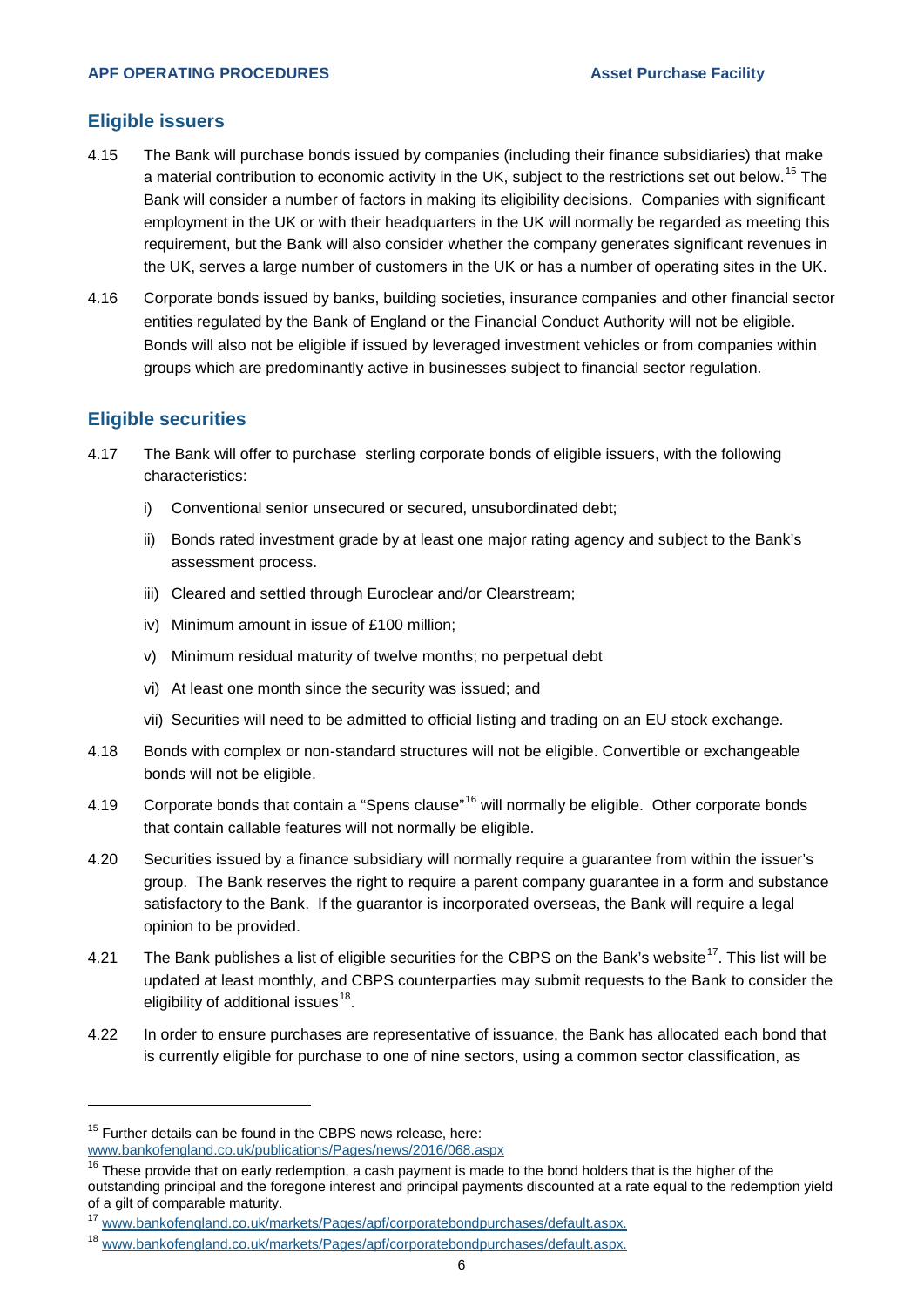indicated in the published eligibility list. The Bank intends to make purchases such that its holdings are representative of each sector's share – in terms of the face value of bonds outstanding – within the list of eligible bonds. The Bank will also seek to avoid over concentration in particular sectors or issuers and may choose not to make purchases of particular sectors or issuers for any reason at any time, including where the Bank is unable to make a purchase owing to applicable law and regulation.<sup>[19](#page-8-0)</sup>

4.23 The Bank will keep the eligibility criteria under review. The Bank will reserve the right in its sole discretion to deem any security ineligible for any reason, including deeming securities ineligible, or ceasing purchase of securities, that it has previously offered to purchase.

<span id="page-8-0"></span> $19$  Further details can be found in the CBPS news release, here: [www.bankofengland.co.uk/publications/Pages/news/2016/068.aspx](http://www.bankofengland.co.uk/publications/Pages/news/2016/068.aspx)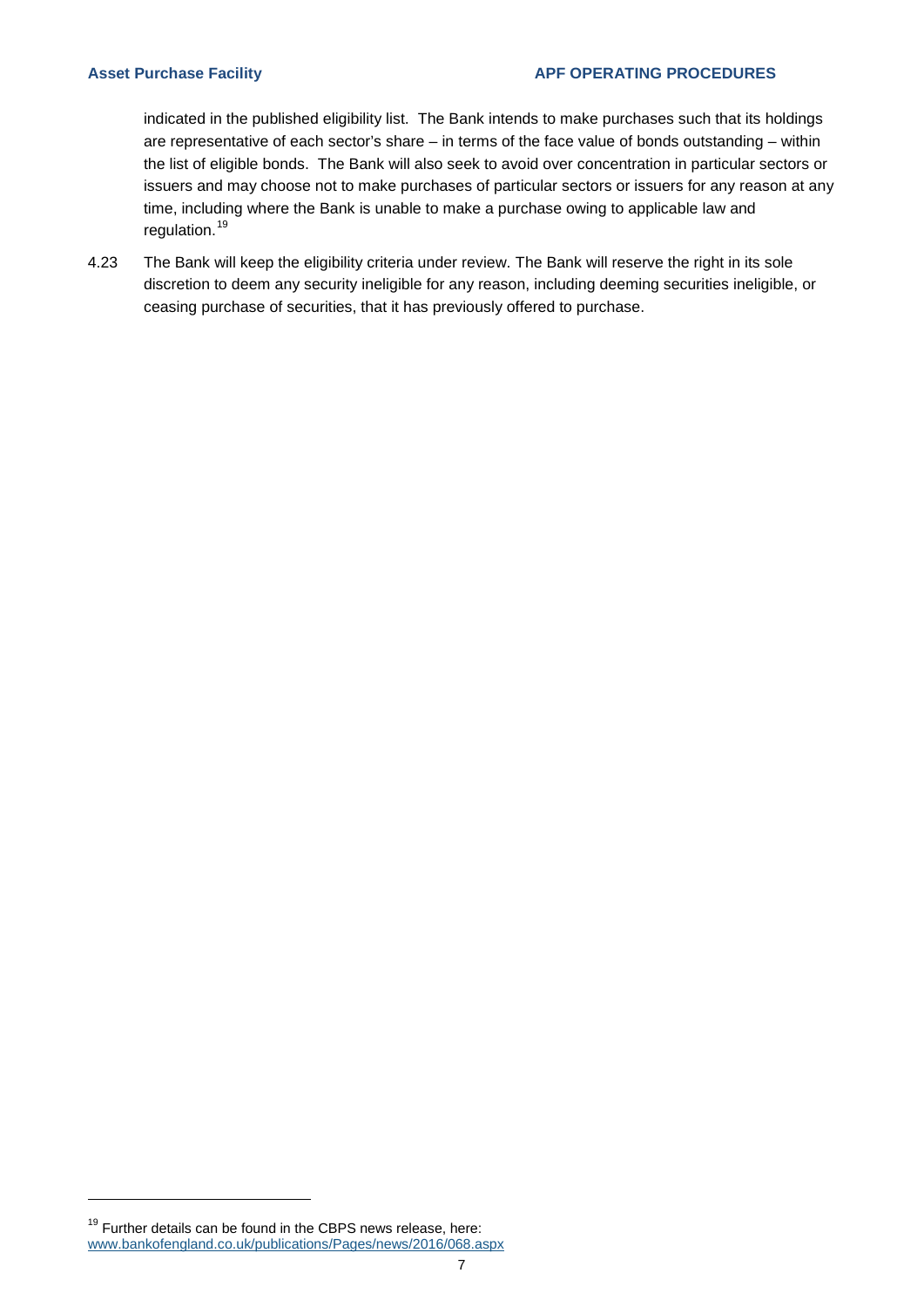# <span id="page-9-0"></span>**5 Gilt Purchases**

5.1 Gilt purchases are undertaken as part of the implementation of monetary policy by the Bank, acting as agent for the BEAPFF.

#### **Table 3 Parameters applicable for Gilt Purchases**

| <b>Parameter</b>                                | <b>Description</b>                                                                                                                                                                                                                                                                          |  |
|-------------------------------------------------|---------------------------------------------------------------------------------------------------------------------------------------------------------------------------------------------------------------------------------------------------------------------------------------------|--|
| <b>Timing</b>                                   | Normally three auctions per week, on Mondays, Tuesdays and Wednesdays.<br>Competitive auctions are held between 14:15 and 14:45. Non-competitive offers<br>must be submitted by noon on the day of the auction.                                                                             |  |
| Announcement                                    | The size of the auctions and the stocks to be purchased will be announced on the<br>Bank's wire services pages <sup>20</sup> :-<br>each Thursday at 16:00, for auctions to be held during the following week,<br>and<br>at 9:00 on the morning of each operation, for that day's operation. |  |
| <b>Gilts purchased</b>                          | Gilts with the residual maturity set out below will be purchased as follows:-<br>Mondays: Between 3 and 7 years<br>Tuesdays: Greater than 15 years <sup>21</sup><br>٠<br>Wednesdays: Between 7 and 15 years                                                                                 |  |
| <b>Duration of auction</b>                      | 30 minutes                                                                                                                                                                                                                                                                                  |  |
| <b>Minimum offer</b>                            | Competitive offers: £5 million<br>Non-competitive offers: £1 million                                                                                                                                                                                                                        |  |
| Minimum offer<br>increment                      | £1 million (for competitive and non-competitive offers)                                                                                                                                                                                                                                     |  |
| <b>Minimum allocation</b><br>increment          | £0.1 million                                                                                                                                                                                                                                                                                |  |
| <b>Maximum total offers</b><br>per counterparty | Unrestricted                                                                                                                                                                                                                                                                                |  |
| <b>Settlement</b>                               | $T+1$                                                                                                                                                                                                                                                                                       |  |

#### **Purchase process**

- 5.2 The Bank will offer to purchase gilts in reverse-auctions. In each auction the Bank will offer to purchase a fixed total value of gilts, based on total proceeds, including any accrued interest. Each auction will have both a competitive and a non-competitive element.
- 5.3 Non-competitive offers will be invited, and the aggregate amount allocated to non-competitive offers announced, ahead of the start of the competitive auction.
- 5.4 In the competitive auction, purchases will be undertaken at prices determined in a variable rate auction on a discriminatory-price basis. Offers in the non-competitive element of the auction will be allocated at the weighted average price at which the relevant stock was allocated in the competitive auction.
- 5.5 In any individual auction, the Bank intends to offer to purchase gilts divided into three maturity sectors, defined as:-

<span id="page-9-1"></span><sup>&</sup>lt;sup>20</sup> Reuters BOE/Markets 1; Bloomberg BOEO 1.

<span id="page-9-2"></span> $21$  A gilt with exactly 7 years (measured at settlement date for the auction) residual maturity would be included in the 7-15 year maturity sector, and a gilt with exactly 15 years (measured at settlement date for the auction) residual maturity would be included in the over 15 years maturity sector. If a bond changes maturity sector midweek, and due to the schedule of operations would otherwise be ineligible for any operation that week, the bond will be included in the maturity sector relating to its residual maturity as of the Monday of that week.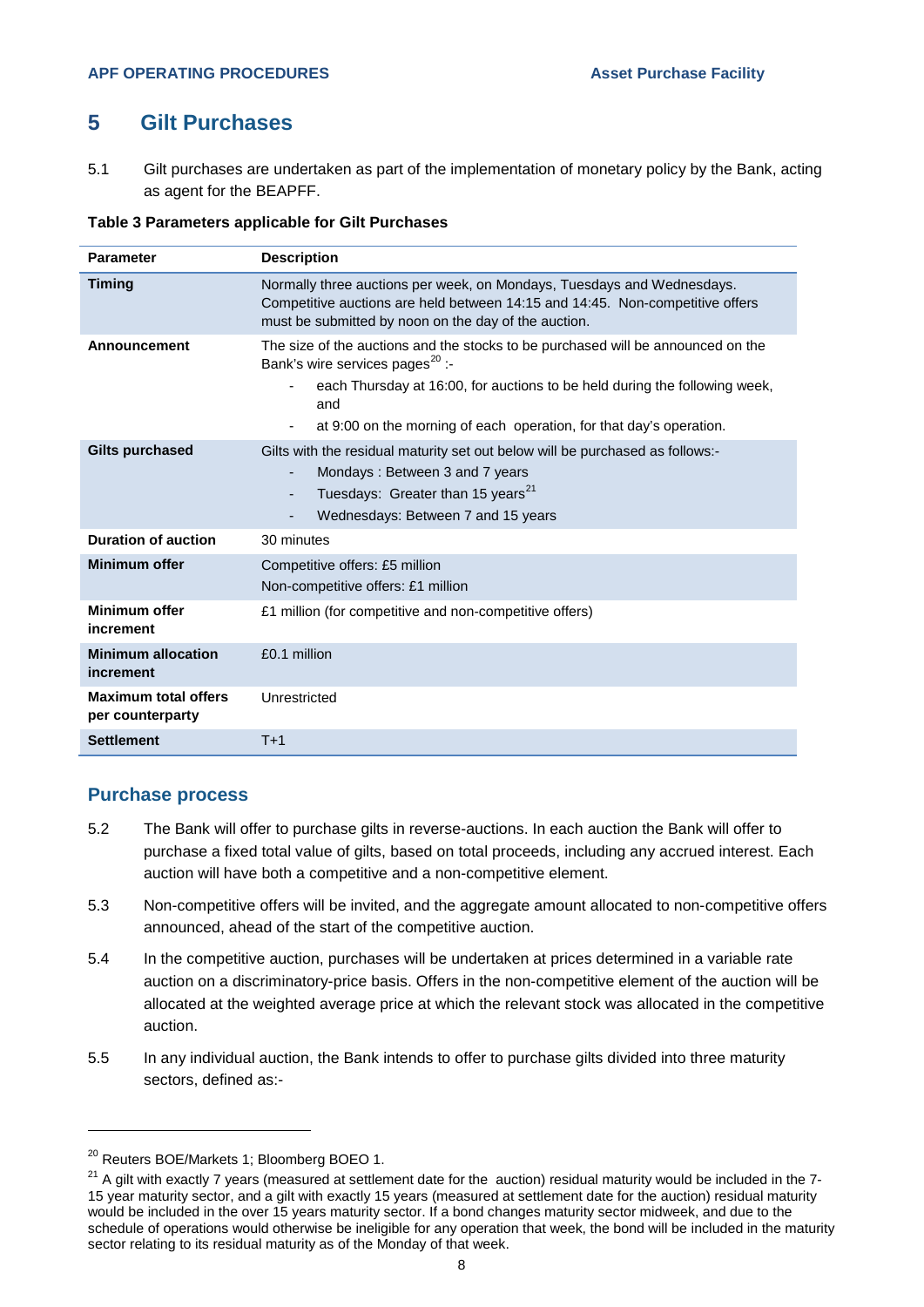- i) gilts with a residual maturity of between 3 and 7 years
- ii) gilts with a residual maturity between 7 and 15 years, or
- iii) gilts with a residual maturity greater than 15 years only.

The maturity sectors are the same as those used by the UK Debt Management Office ('DMO').

5.6 The amount of each stock that the Bank will buy in each competitive auction will not be predetermined, subject to the overall size of the operation. Offers for different stocks will be allocated based on the attractiveness of offers for each stock relative to market yields for the stocks, as published by the DMO, at the close of the auction. There will be no minimum allocation to a particular stock.

#### **Non-competitive offers**

- 5.7 Non-competitive offers must be submitted on the day of the auction by an authorised person via email using the pro-forma provided by the Bank. Such offers must be received by the Bank no later than noon, after which time they are irrevocable, and receipt should be confirmed by the Counterparty by telephone to the Bank's sterling dealing desk.<sup>[22](#page-10-0)</sup> Offers should state the nominal amount of each stock offered for sale on a non-competitive basis.
- 5.8 The Bank reserves the right to restrict the aggregate amount of BEAPFF's purchases of a stock that is allocated to non-competitive offers. If the total of non-competitive offers in the relevant stock were to exceed the amount allocated by the Bank, they would be scaled down on a pro rata basis. Scaled offers would be rounded to the nearest allocation increment.
- 5.9 The amount allocated to non-competitive offers and the degree of any scaling will be announced on the Bank's wire services pages at 13:00. In the event that there is scaling, the Bank will confirm individual allocations by telephone.
- 5.10 Counterparties whose offers are accepted will be paid the weighted average clean price, plus accrued interest, at which the relevant stock was allocated in the competitive auction.
- 5.11 In the event that none, or only a small amount, of a particular stock were allocated in the competitive auction, the Bank reserves the right to cancel relevant non-competitive offers, notwithstanding any earlier announcement.

## **Competitive offers**

- 5.12 The size of the competitive auction will be announced at 13.00, reflecting the amount allocated to non-competitive offers.
- 5.13 Counterparties must input the nominal sterling amount in millions for each specific gilt they wish to sell and the clean price they wish to offer. The number of decimal places allowed for the price is currently 3.
- 5.14 Offers are submitted by counterparties using a clean price. When offers are received in Btender they are also converted to a yield using the standard gilt market conversion calculation available on the DMO's website, and the yield is also displayed for information to counterparties.
- 5.15 The Bank reserves the right to set a maximum offer price/minimum yield. Offers will be allocated in descending yield order, based on the attractiveness of offers for different stocks relative to market yields. Offers that are accepted at the lowest yield may be scaled down on a pro rata basis and will be rounded down to the nearest allocation increment.

<span id="page-10-0"></span><sup>&</sup>lt;sup>22</sup> Contact details for the Bank are included in Annex A.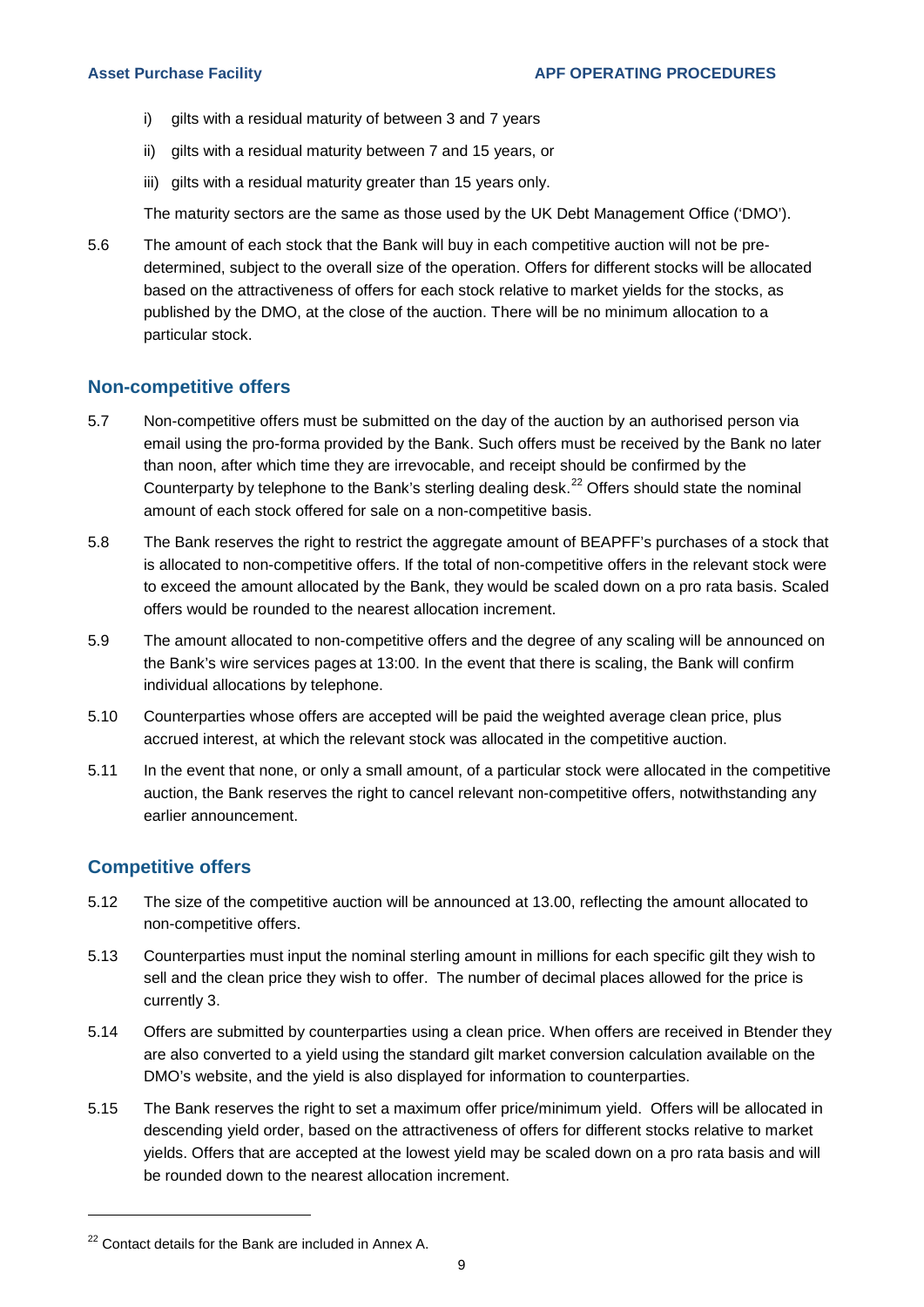#### **APF OPERATING PROCEDURES** Asset Purchase Facility

- 5.16 Offers are accepted in full or in part at the Counterparty's offer price. The amount of each accepted offer in total proceeds will be paid to the Counterparty.
- 5.17 Confirmation of the amount allocated will be available in Btender.

## **Published information**

- 5.18 The results of the competitive auction will be announced on the Bank's wire services pages<sup>[23](#page-11-0)</sup> as soon as possible after its end. The Bank will publish, for each stock offered, the amount purchased, in terms of the total proceeds; the total size of offers received; the weighted average price; the highest accepted price; and the lowest accepted price.
- 5.19 From 6 October 2016, the Bank will publish each Thursday at 15:00 the total amount of gilts purchased in operations, in terms of the total proceeds, from the previous Thursday up until the previous day, reported on a trade date basis. At the same time, the Bank will also publish the sum of gilts purchased, less maturities, to date, reported on a settlement date basis.

## **Eligible securities**

- 5.20 BEAPFF purchases conventional gilts with a minimum residual maturity of greater than three years in the secondary market.
- 5.21 The Bank does not currently intend to purchase index-linked gilts; or rump stocks; or stocks with an outstanding issue size below £4 billion.
- 5.22 The Bank does not currently intend to purchase gilts where the Bank holds more than 70% of the "free float", i.e. the total amount in issue minus government holdings. The Bank will, however, continue to keep the identity of gilts eligible for purchase in the APF under review.
- 5.23 BEAPFF will not offer to purchase gilts newly-issued by the DMO within one week of their issue; and will not offer to purchase gilts which the DMO has announced it will re-open, including via a minitender, during the period one week either side of the re-opening. If DMO announces a re-opening, including via a mini-tender, within that period, of a stock that the Bank had previously announced it would offer to purchase on a particular day, the Bank will remove the stock from those to be purchased.

<span id="page-11-0"></span><sup>&</sup>lt;sup>23</sup> Reuters BOE/Markets 1; Bloomberg BOEO 1.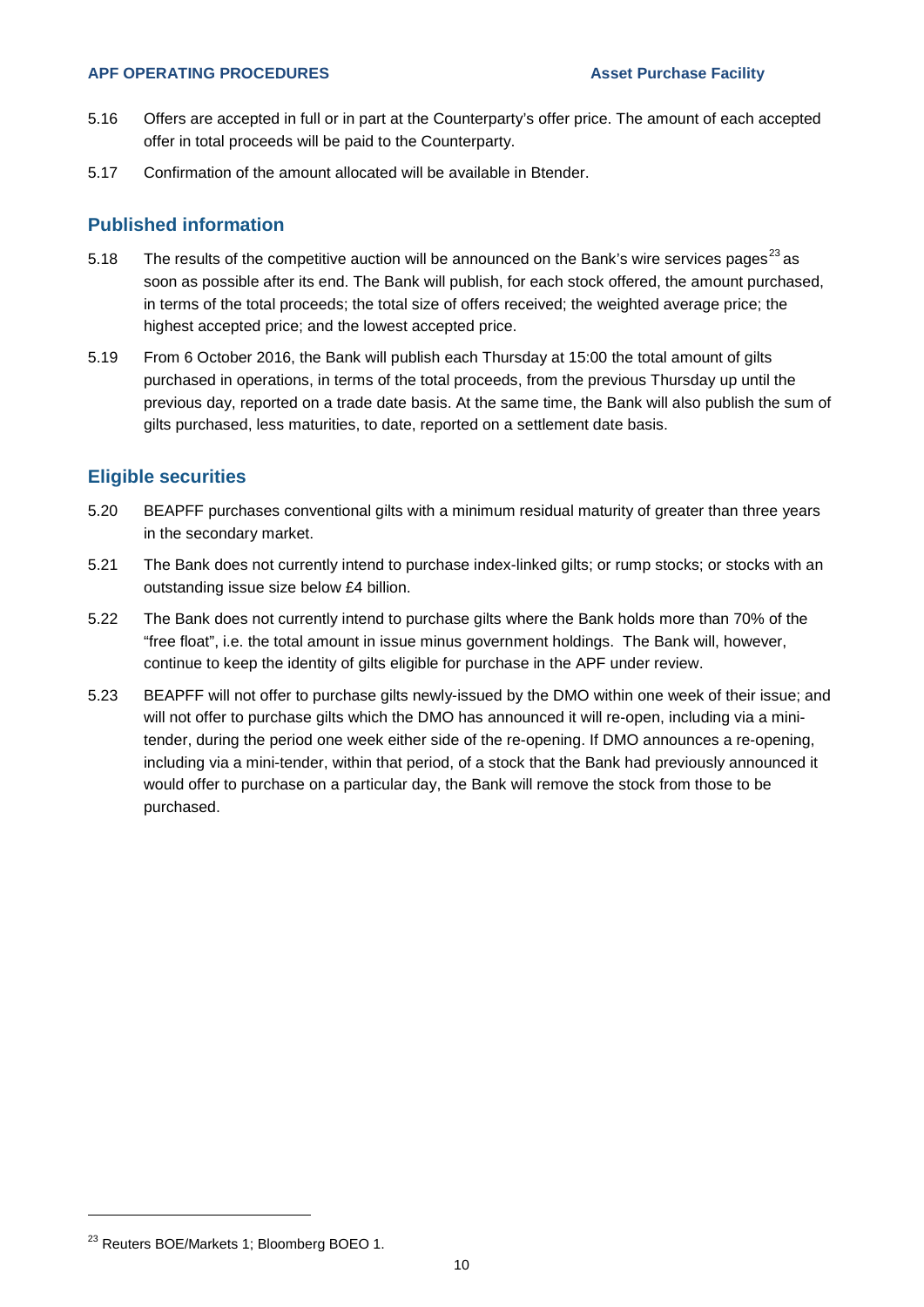# <span id="page-12-0"></span>**6 Settlement**

## **Corporate Bonds**

- 6.1 As part of the sign up process for the APF, Counterparties must provide the Bank with:
	- i) their authorised signatory list;
	- ii) settlement area contact details, including telephone numbers, fax numbers and settlement group email addresses;
	- iii) Standard Settlement Instructions (SSIs)<sup>[24](#page-12-1)</sup> (for settlement accounts to be used); and
	- iv) where the Counterparty operates via an agent or custodian, contact details for the agent or custodian should also be provided in case of settlement issues.
- 6.2 Where Counterparties use multiple accounts in the settlement systems for different products, they should detail which asset types are delivered from each individual account.
- 6.3 These settlement and SSI details can only be changed with 24 hours' notice, either by authenticated signed instruction or by SWIFT instruction (sent to our SWIFT BIC BKENGB2L fao MST, BU 5).
- 6.4 Where Counterparties have submitted offers via Btender, the agreed transaction record will be held in Btender.
- 6.5 For all other transactions entered into, the Bank (as settlement agent for BEAPFF) will send transaction confirmations by email to the nominated contact address on the day of the transaction. Any differences must be highlighted by the Counterparty within 24 hours. Otherwise this transaction confirmation will be deemed to be the agreed version.
- 6.6 The Bank will not accept written or electronic transaction confirmations sent by Counterparties.
- 6.7 All trades should be input and matched and ready for settlement at 17.00 on the day prior to settlement.
- 6.8 The pricing used on all trades should be rounded to 3 decimal points.
- 6.9 Where trades are to settle in real time, it is the Counterparty's responsibility to attach a daylight indicator (if settling via Euroclear or Clearstream) to enable such trades to settle.
- 6.10 Where APF corporate bond purchase trades do not settle on value date because Counterparties lack stock or for any other failure on their part, or the part of their agent, Counterparties may be charged a failed trade charge which is the greater of either: the RTGS overdraft rate on the cash proceeds for the period of the fail; or the minimum failed settlement charge of £500. Such a charge to be paid within 10 days of notification being sent.
- 6.11 Counterparties are liable in accordance with the APF Terms and Conditions to pay or reimburse to the Bank or BEAPFF all of their costs, charges fees, and other expenses. These include in particular (and without limitation) any transfer taxes, registration charges and value added taxes incurred in connection with the transfer of securities.
- 6.12 For reference the following account is used by BEAPFF:

-

i) Fee payments should be made via CHAPS to sort code 10-00-00 account 50002422 (sent to our SWIFT BIC BKENGB33).

<span id="page-12-1"></span> $24$  SSIs can be submitted using forms which are available on the Bank's website at [www.bankofengland.co.uk/markets/Pages/apf/documentation.aspx](http://www.bankofengland.co.uk/markets/Pages/apf/documentation.aspx) . See Appendix A for all Bank contact details.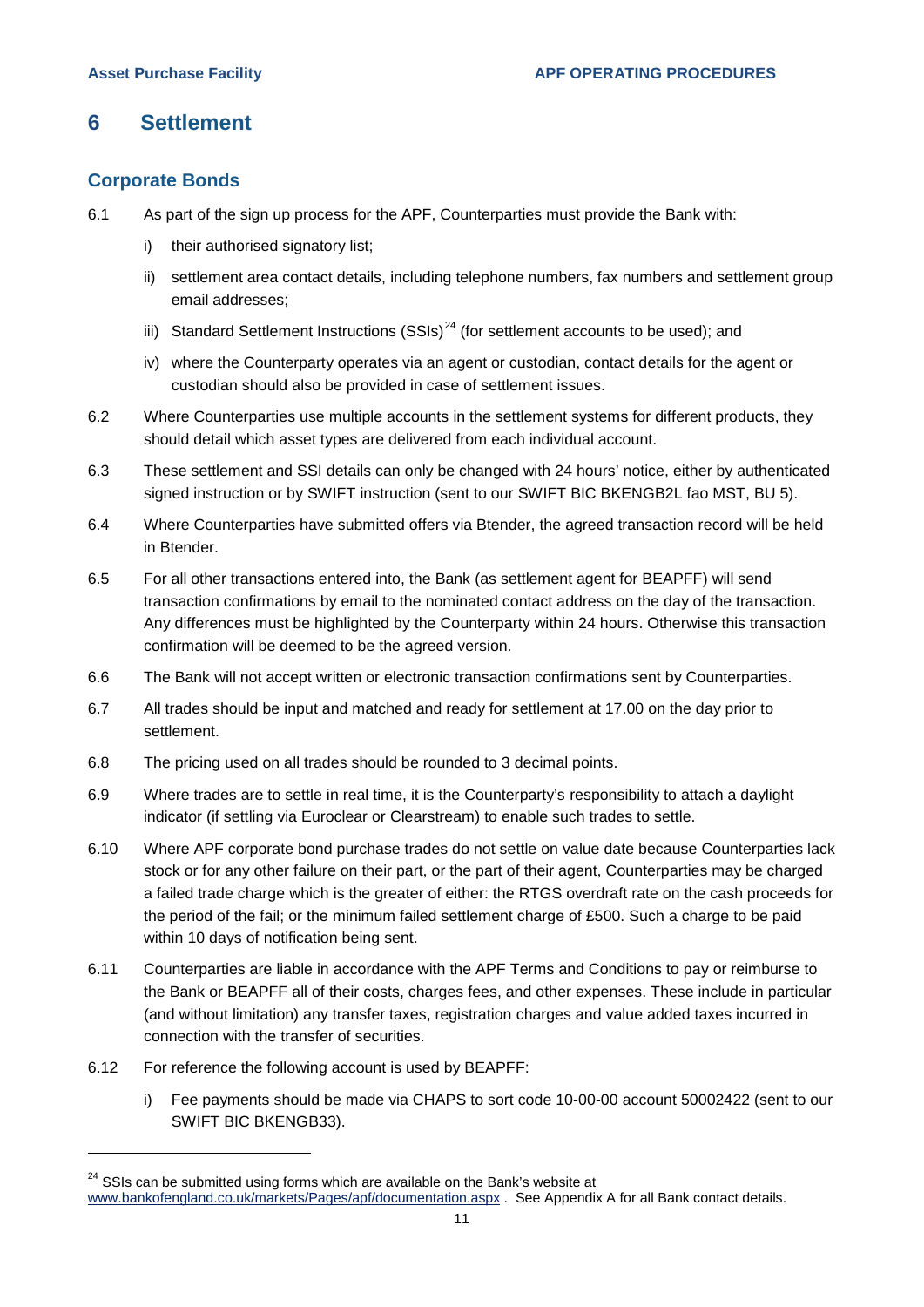#### **Gilts**

- 6.13 As part of the sign up process for the APF, Counterparties must provide the Bank with:
	- i) their authorised signatory list;
	- ii) settlement area contact details, including telephone numbers, and settlement group email addresses;
	- iii) Standard Settlement Instructions (SSIs)<sup>[25](#page-13-0)</sup> (for the CREST settlement account to be used); and
	- iv) where the Counterparty operates via an agent or custodian, contact details for the agent or custodian should also be provided in case of settlement issues.
- 6.14 Where Counterparties use multiple accounts in the settlement systems for different products, they should detail which asset types are delivered from each individual account.
- 6.15 These settlement and SSI details can only be changed with 24 hours' notice, either by authenticated signed instruction or by SWIFT instruction (sent to our SWIFT BIC BKENGB2L fao CMC, BU 5).
- 6.16 Where Counterparties have submitted offers via Btender, the agreed transaction record will be held in Btender.
- 6.17 All trades should be input and matched and ready for settlement at 17.00 on the day prior to settlement.
- 6.18 All trades settling in CREST must be settled without transaction splitting. Partial / fractional deliveries will not normally be allowed. Where a Counterparty wishes to split a trade, prior permission must be sought from the Bank.
- 6.19 The Counterparty must exactly match the Bank's cash settlement proceeds for trades settling in CREST. There is no tolerance matching on the Bank's CREST account.
- 6.20 Where APF gilt purchase trades do not settle on value date because Counterparties lack stock or for any other failure on their part, or the part of their agent, Counterparties may be charged a failed trade charge at the RTGS overdraft rate on the cash proceeds for the period of the fail. Such a charge to be paid within 10 days of notification being sent.
- 6.21 It is a requirement of the Terms and Conditions that transactions should be free of any transfer taxes or other charges. When entering transactions to settle in CREST, this should be done with Stamp Duty Reserve Tax (SDRT) status set to not apply.
- 6.22 Counterparties are liable in accordance with the APF Terms and Conditions to pay or reimburse to the Bank or BEAPFF all of their costs, charges fees, and other expenses. These include in particular (and without limitation) any transfer taxes, registration charges and value added taxes incurred in connection with the transfer of securities.
- 6.23 For reference the following accounts are used by BEAPFF:
	- i) CREST account MGOAD.

-

ii) Fee payments should be made via CHAPS to sort code 10-00-00 account 50002422 (sent to our SWIFT BIC BKENGB33).

<span id="page-13-0"></span><sup>&</sup>lt;sup>25</sup> SSIs can be submitted using forms which are available on the Bank's website. See Appendix A for all Bank contact details.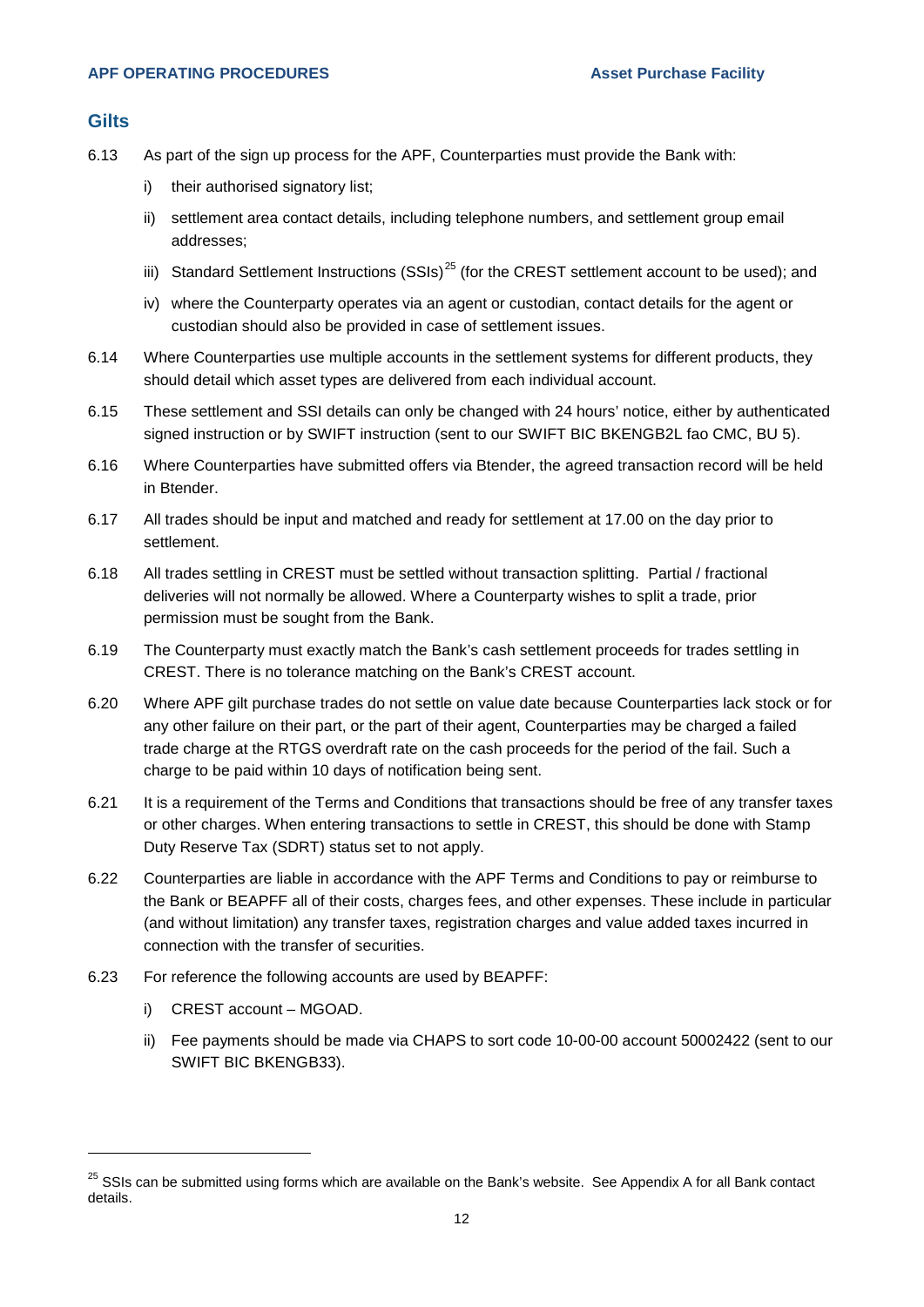# <span id="page-14-0"></span>**7 Contingencies**

- 7.1 In the event that Btender is unavailable prior to the start of an operation, the operation may be postponed or cancelled. If Btender were to become operational later in the day, the operation would be run later on the scheduled day if the Bank determined that it was able to do so. Counterparties would normally be given 30 minutes' notice of the start time via a wire services announcement. If the operation could not be run on the same day, the Bank would announce as soon as practicable an alternative date on which the operation would take place.
- 7.2 If one or more Counterparties are unable to participate in an operation via Btender due to local technical problems, but Btender is still generally available, Counterparties may telephone the Bank on their designated direct line, or call the Bank's sterling dealing desk on 020 7601 5000 and the Bank will return the telephone call to the Counterparty's pre-authorised landline number to confirm the validity of the offer. The Bank would enter offer details manually into Btender.
- 7.3 When answering calls and entering offers received by telephone on a Counterparty's behalf, the Bank would prioritise offers received by designated direct line over those requiring call-back to a preauthorised number. The Bank would only be able to answer calls and enter offers to the extent practicable in the circumstances, and then on the basis of its reasonable endeavours and at the risk of the Counterparty. The Bank would not amend offers received by telephone, but would cancel offers if the request was received before the close of the operation.
- 7.4 If the number of Counterparties seeking to offer using a designated direct line was greater than the number that the Bank could manage operationally, the auction would be postponed or cancelled. If the Bank was satisfied that the local technical problems had been resolved, the operation could be run later in the day. Counterparties would be given 30 minutes' notice of the start time via wire services announcement. If an operation could not be run on the same day the Bank would announce as soon as practicable an alternative date upon which the operation would take place. The Bank may refuse to accept telephone offers from Counterparties that persistently fail to use Btender.
- 7.5 Should Btender not be available at the end of an operation, the Bank would call each Counterparty by telephone to confirm acceptance of their offers.
- 7.6 If SWIFT were not operational more widely, or at the Bank, the auction may be conducted via telephone or may be cancelled.
- 7.7 The Bank reserves the right to cancel an operation at any time before the results are published.